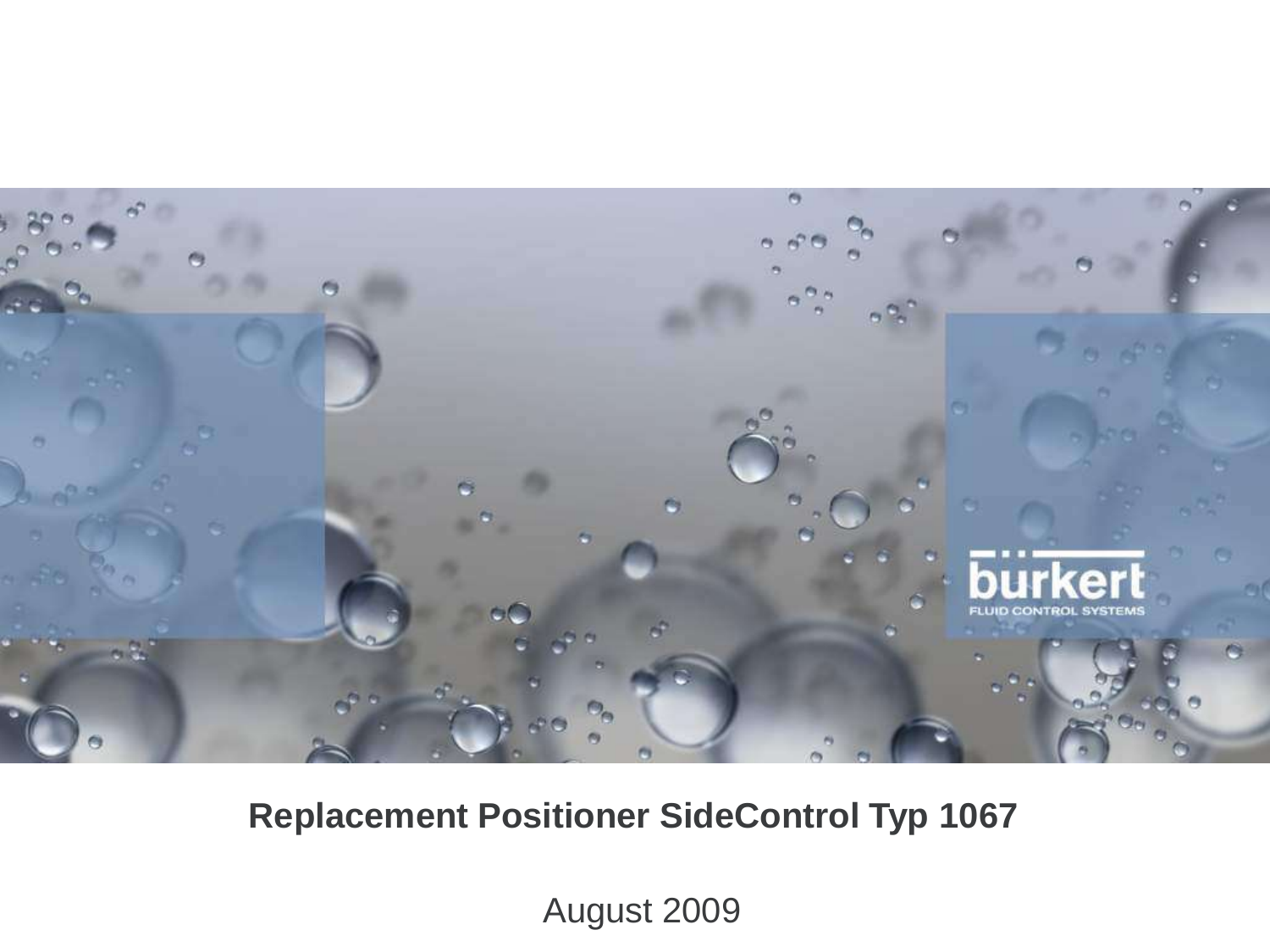### **Replacement SideControl type 1067**





### **Replacement**



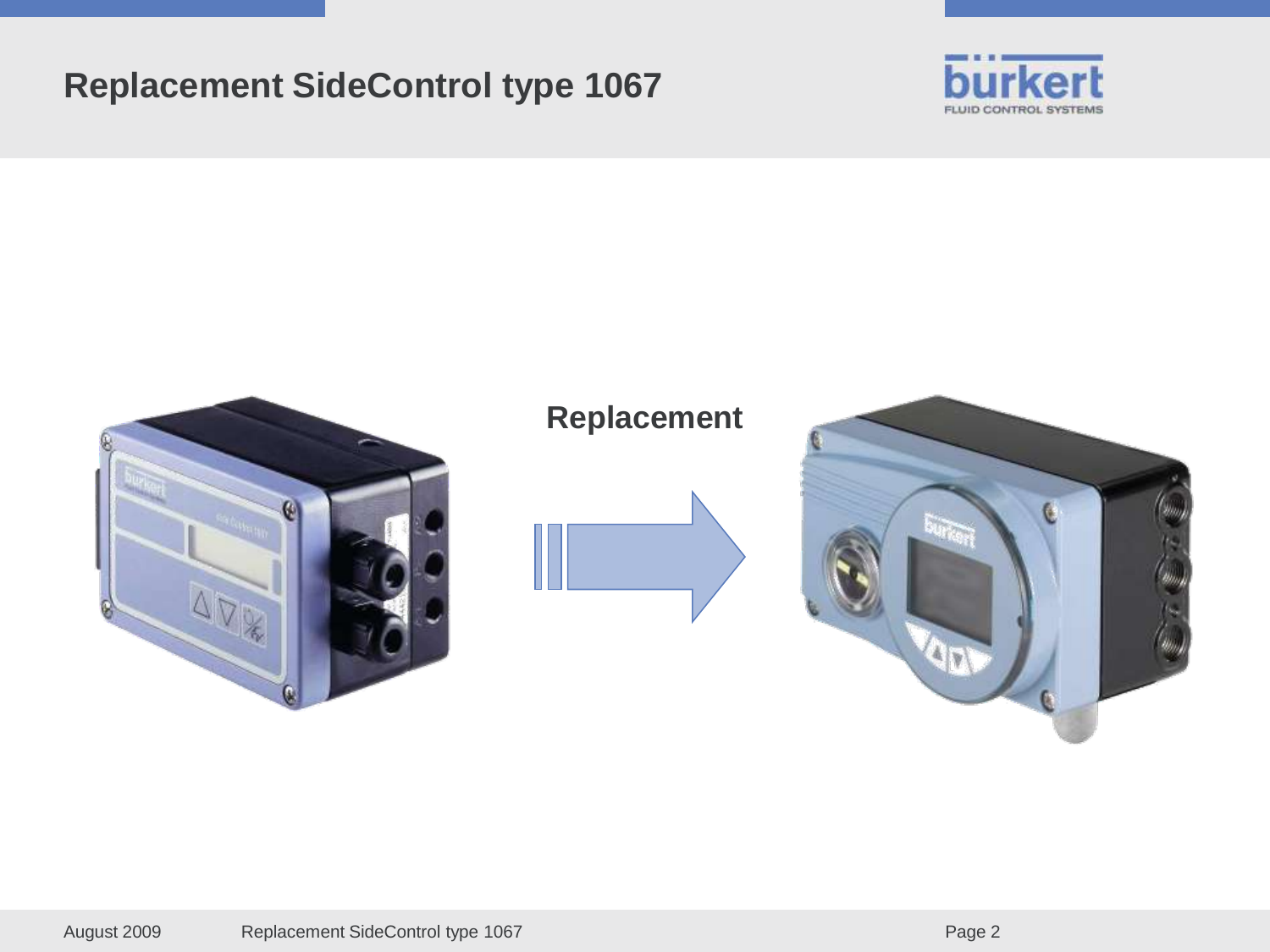

#### **Improvements**





| sensor priciple                      | rotary potentiometer 93°        | rotary potentiometer  180°, increased accuracy |
|--------------------------------------|---------------------------------|------------------------------------------------|
| display                              | single-line LCD                 | graphic 128x64 COG, backlight                  |
| position indicator                   | without                         | mechanical                                     |
| material                             | aluminium, plastic coated       | aluminium plastic coated, ss                   |
| IP rating                            | <b>IP65</b>                     | <b>IP65/67</b>                                 |
| input signal process value           | 420mA                           | 420mA, Pt100, frequency                        |
| analog feedback, functionality       | 420mA (option), position        | 010V, 0/420mA, position, setpoint              |
| initiators for end position feedback | without                         | 02 3-wire inductive switches (option)          |
| communication                        | without                         | <b>Profibus DPV1 (option)</b>                  |
| process controller, tune function    | process controller / P-Tune     | process controller / advanced P-Tune           |
| circuit function                     | single or double (option)       | single and double acting always                |
| air flow rate                        | 14l/min / 35l/min single/double | 150I <sub>N</sub> /min                         |
|                                      | 70l/min single                  |                                                |
| Ex certification                     | without                         | ATEX Zone 2/22 (in preparation)                |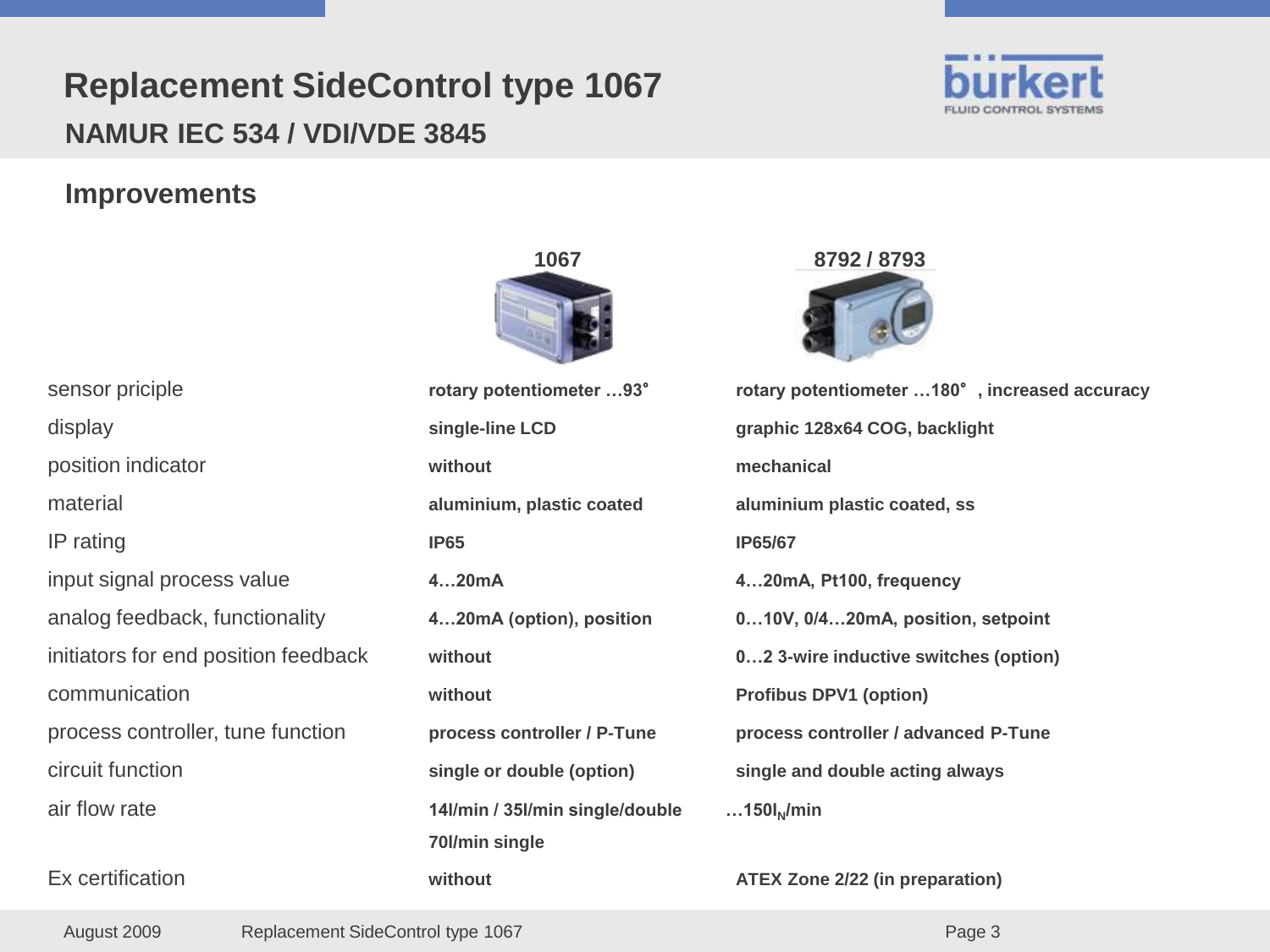# **Replacement SideControl type 1067**

### **NAMUR IEC 534 / VDI/VDE 3845**



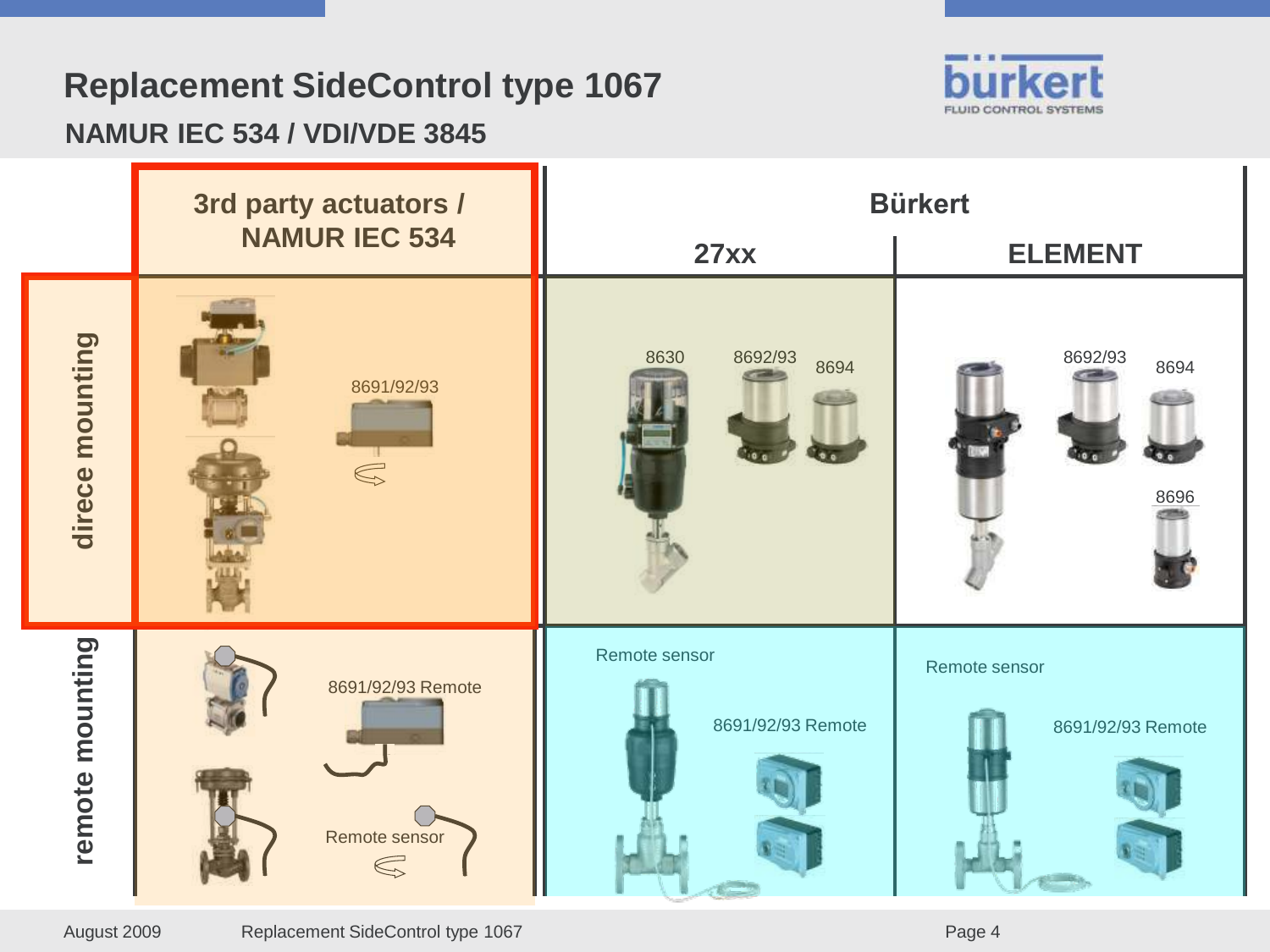

### **Changeover of customers until end of 2009**

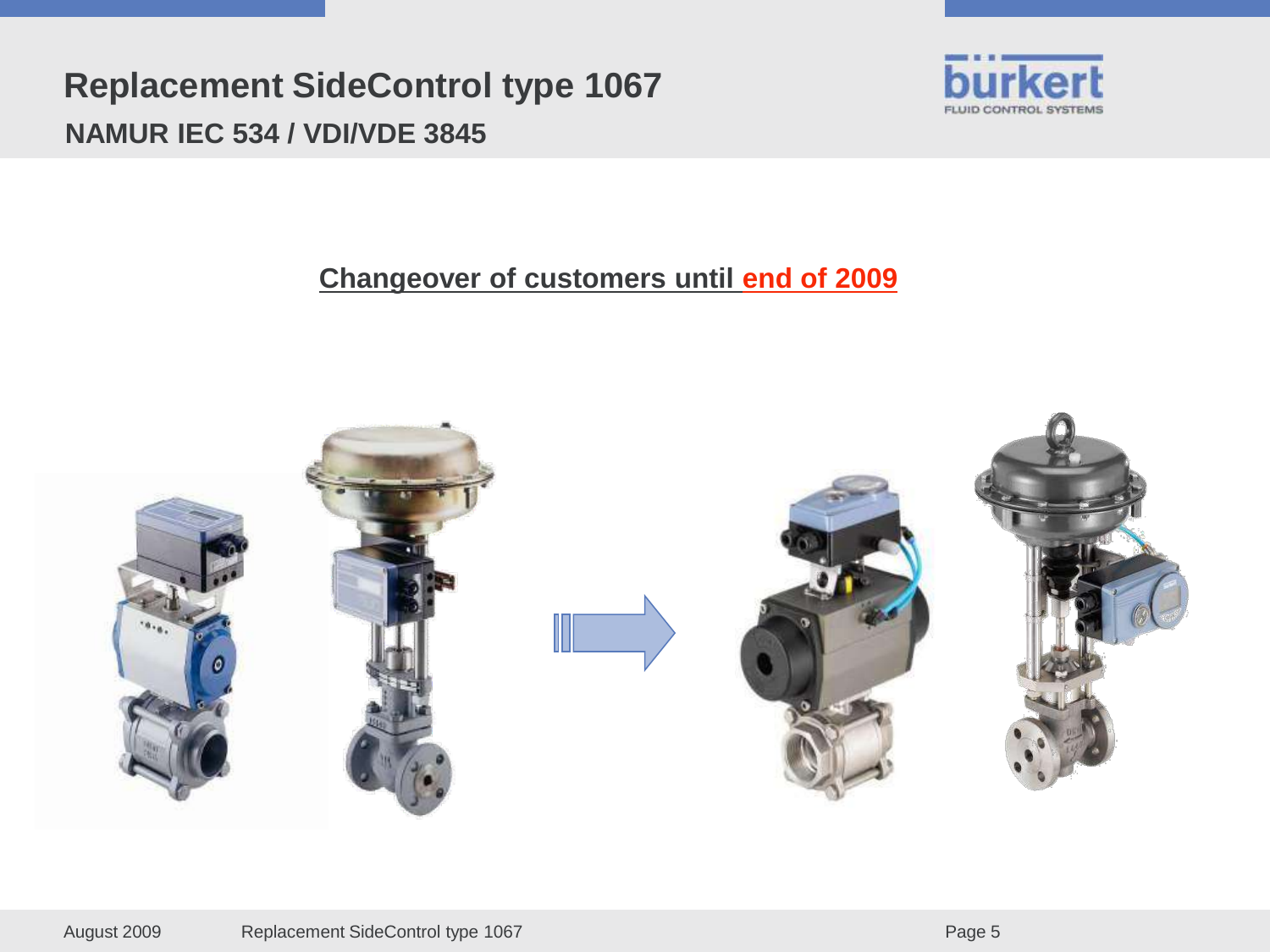**dimensions**





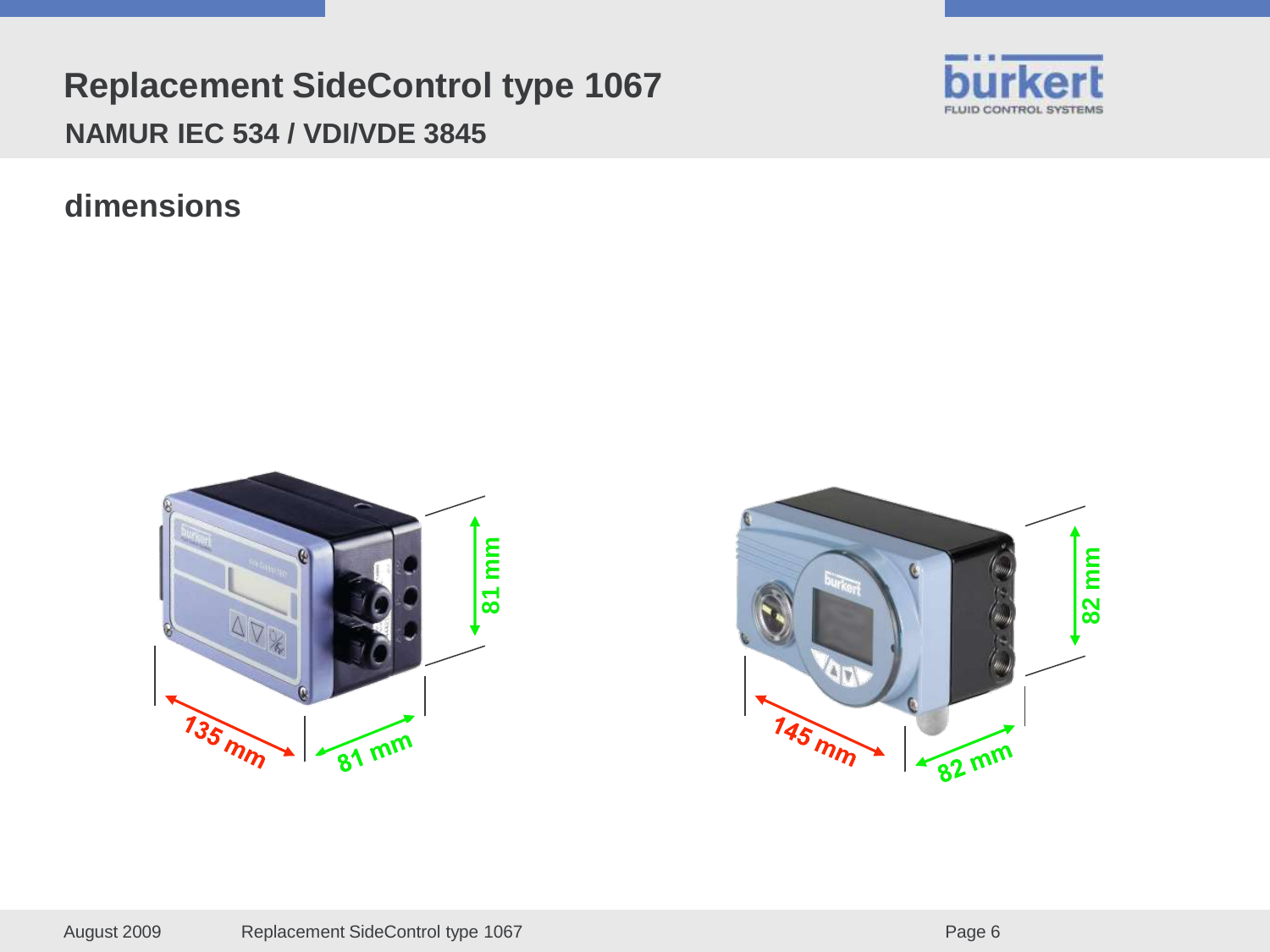

**electrical connection pneumatic ports**



**el. connectors separated from the pn. ports**

- **better access and bigger cable gland standard 2xM20 for cable diameter up to 10mm**
- **M12 connectors as option**

**pn. ports G1/4 compared to G1/8 at 1067**

- **Better access for hose mounting**
- **More conventional port standard G1/4**
- **integrated filter**



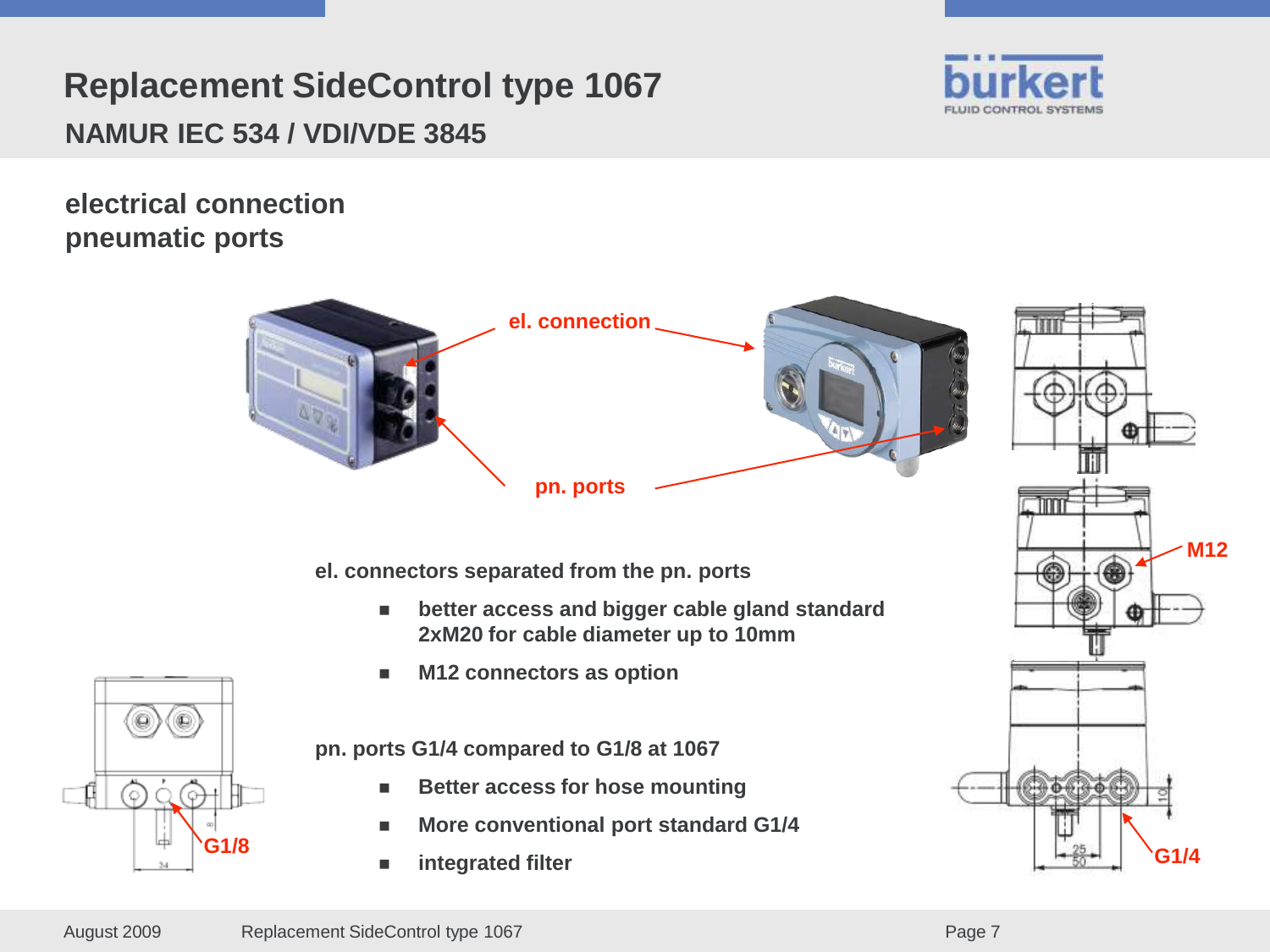$\varphi$ 8

August 2009 Replacement SideControl type 1067 Page 8

# **Replacement SideControl type 1067 NAMUR IEC 534 / VDI/VDE 3845**

**position sensor shaft**

 $20,6 + 0.5$ 

2.2





**new, more conventional sensor shaft dimensions**

- **interchangeability with competitors**
- **identical with SideControl 8635**
- locator and marking to support mounting





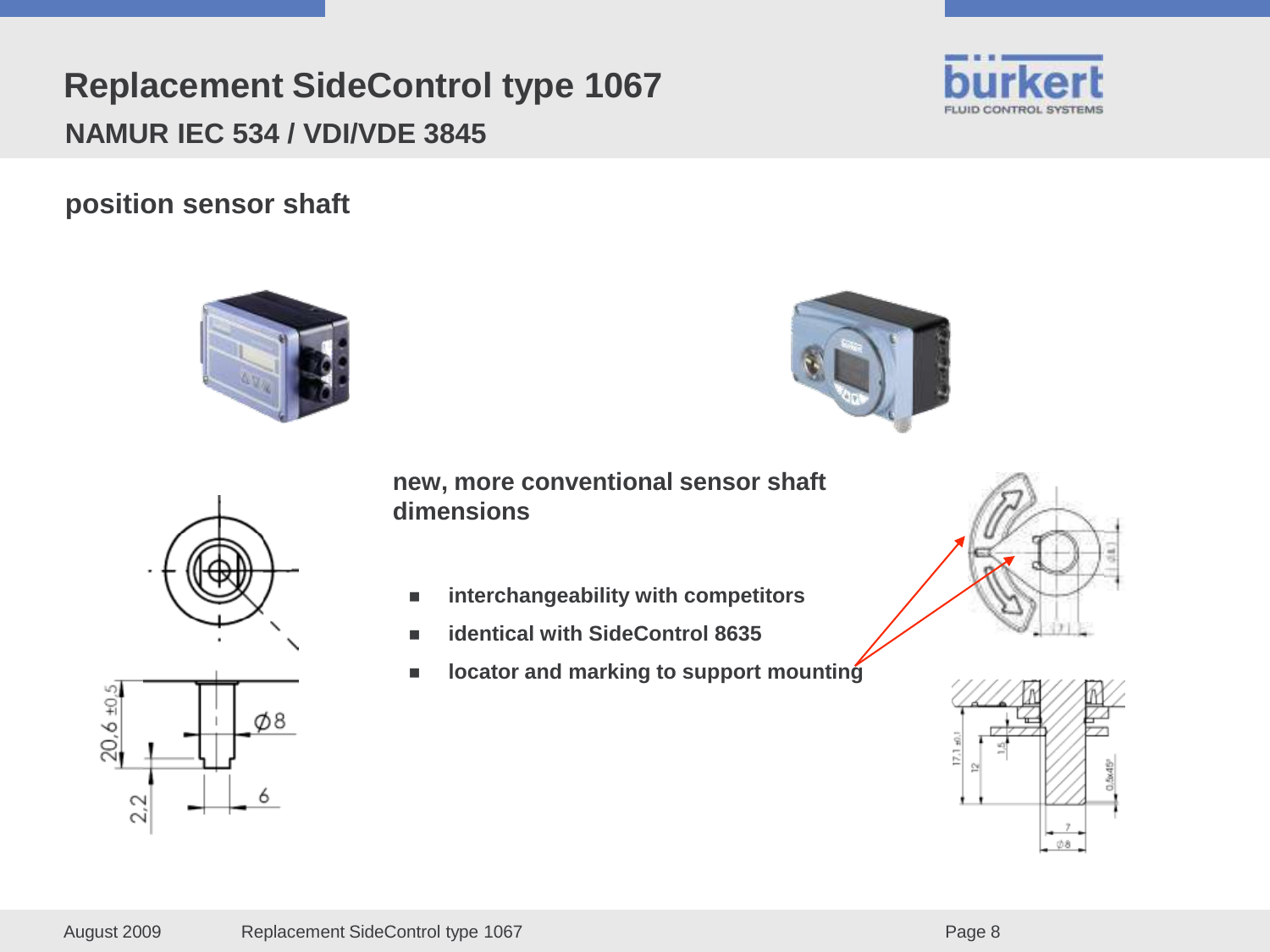

### **mounting**

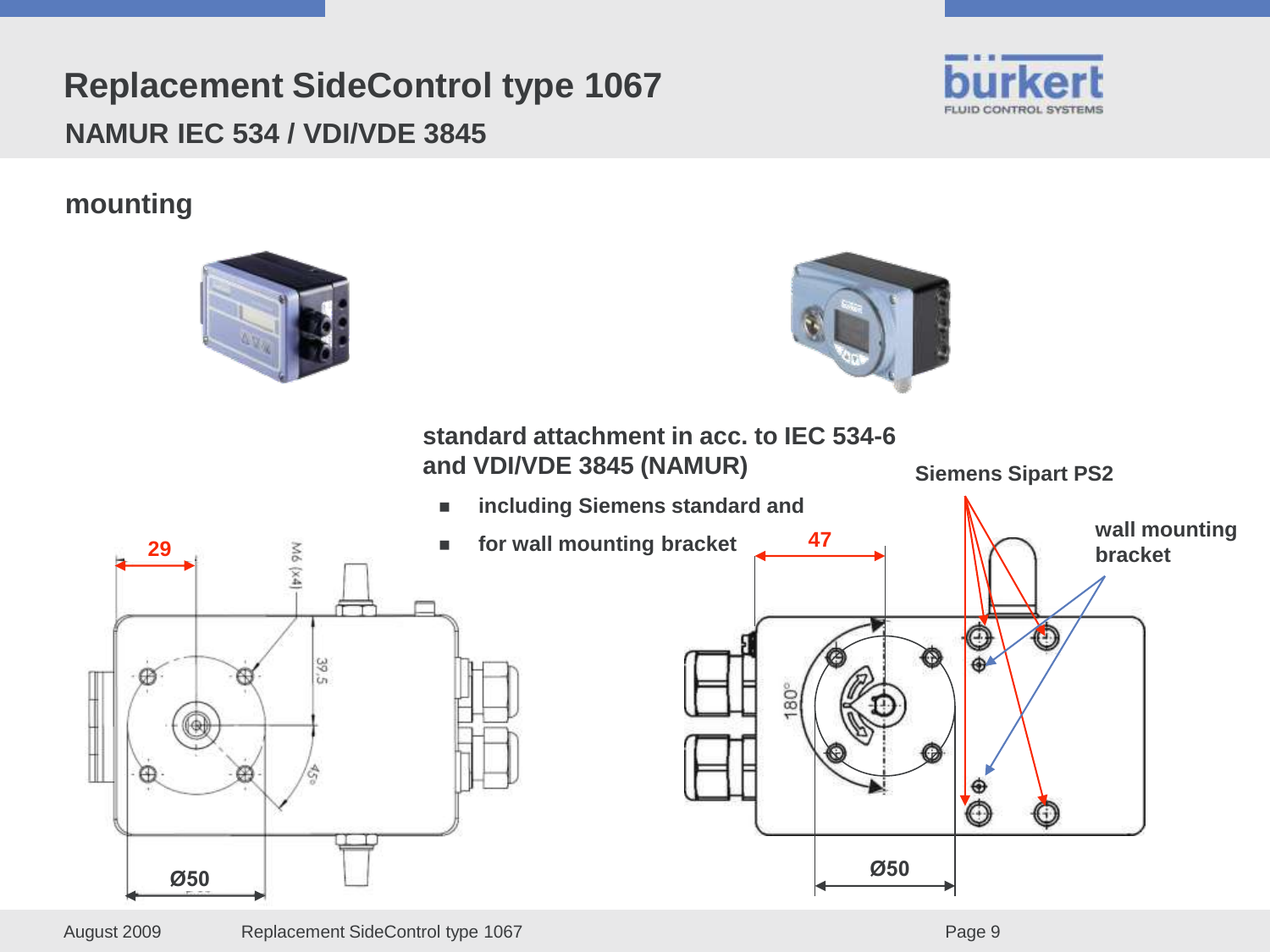**adapter and mounting kits**





#### **rotary actuator in acc. to VDI/VDE 3845**

**770 294**

- **new adapter kit 787 338 replaces 420 152 for 1067; identical for 8635**
- **New universal bracket 770 294; suitable for all different actuator sizes**

#### **linear actuator in acc. to IEC 534-6**

 **adapter kit 787 215 for linear actuators; same as 8635**



**787 338**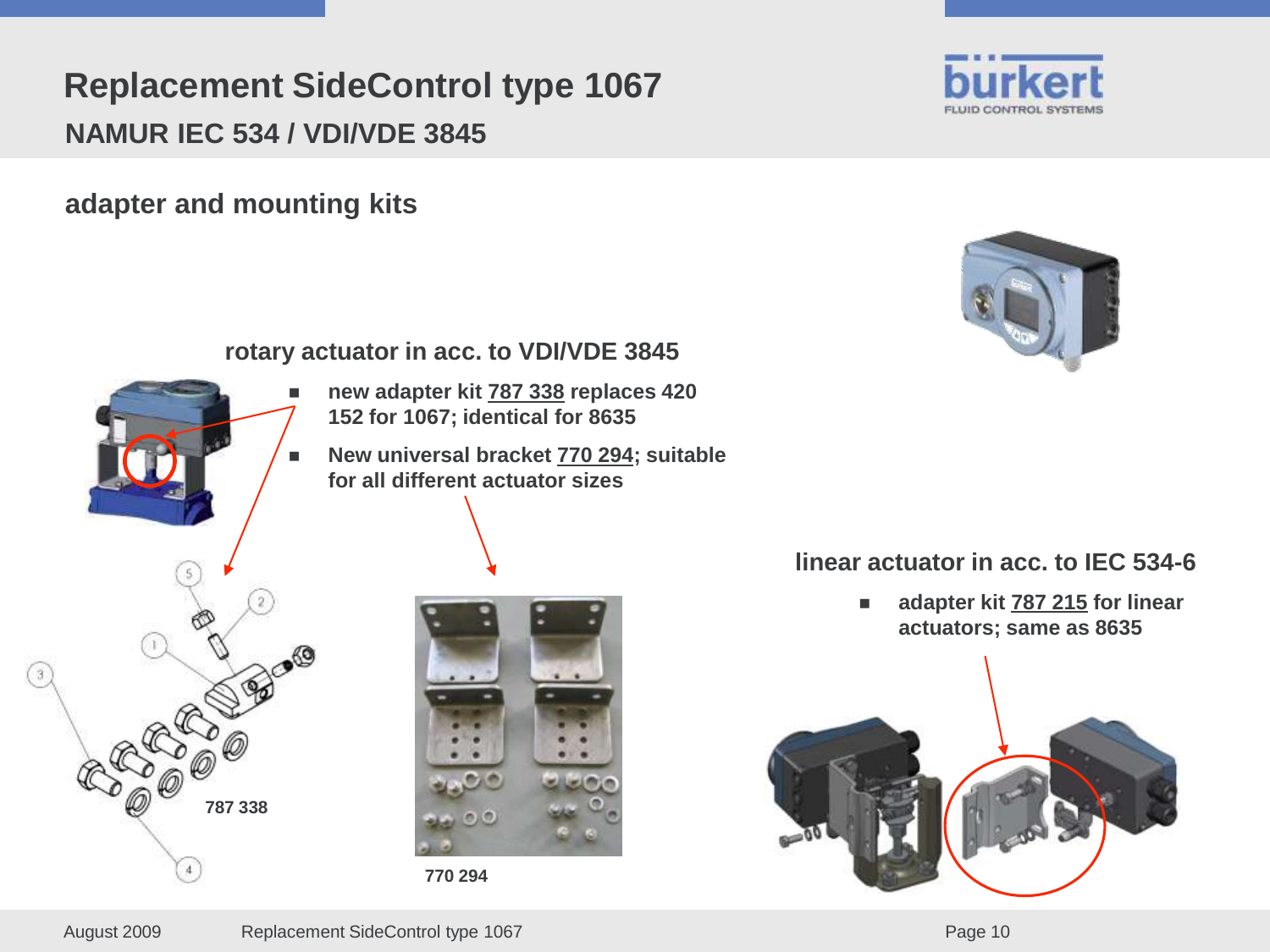

#### **electrical interfaces**

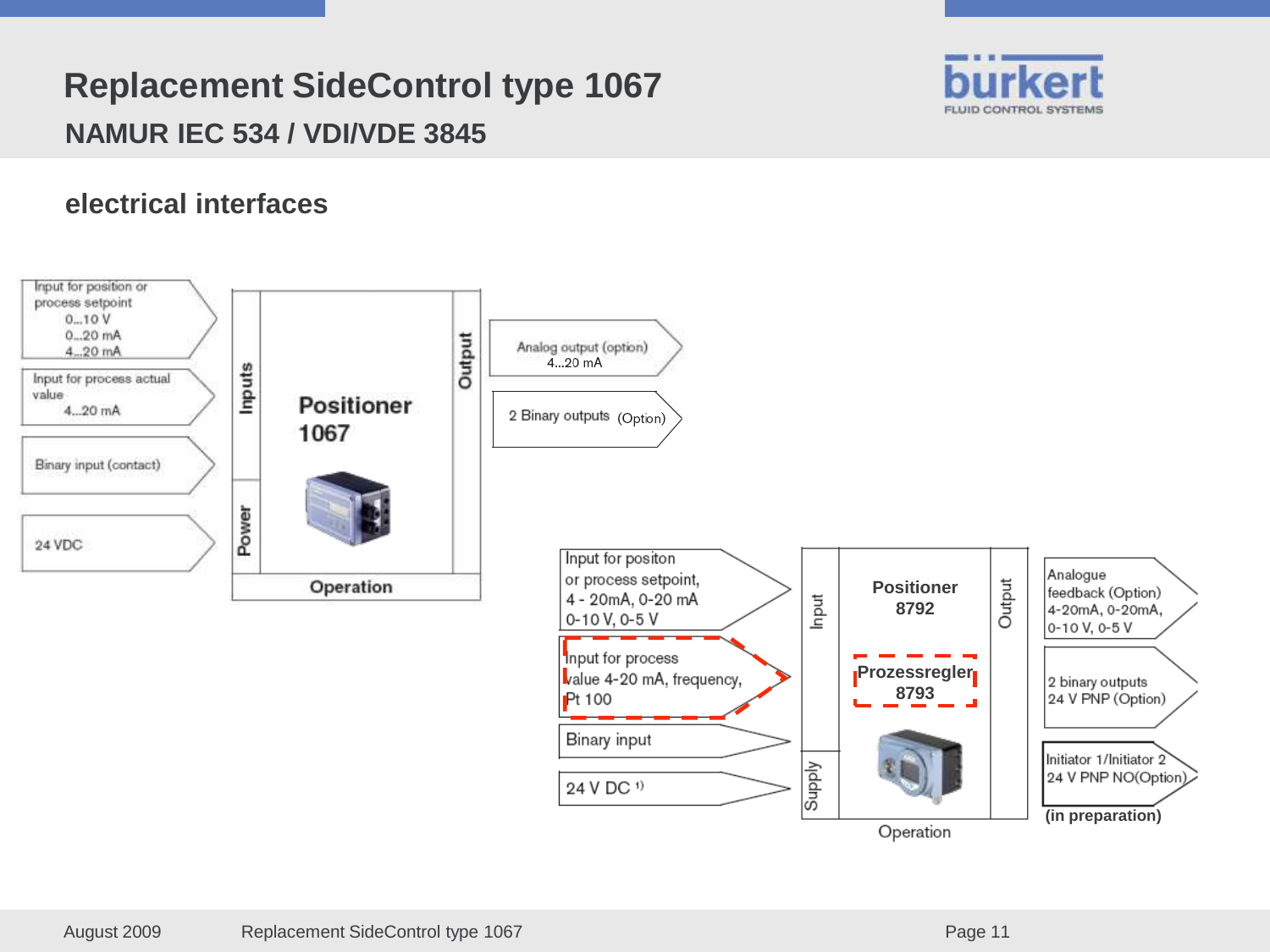

**differences 8792 / 8793 vs. 1067**

- **process controller used to be a additional software function of 1067, now is a own type SideControl 8793**
	- **For replacement please clarify application with your customer !**
- **analog feedback option can**´**t be retrofitted, it**´**t is a different ID.-no. Of the device** 
	- **much cheaper, but effects the stock keeping !**

 **for replacing 1067 in a existing application the specific conditions in regards to installation, control function and electrical signals have to be discussed with the customer to choose the replacing it.-no.** 

**just choosing replacement devices from the attached templates is not sufficient**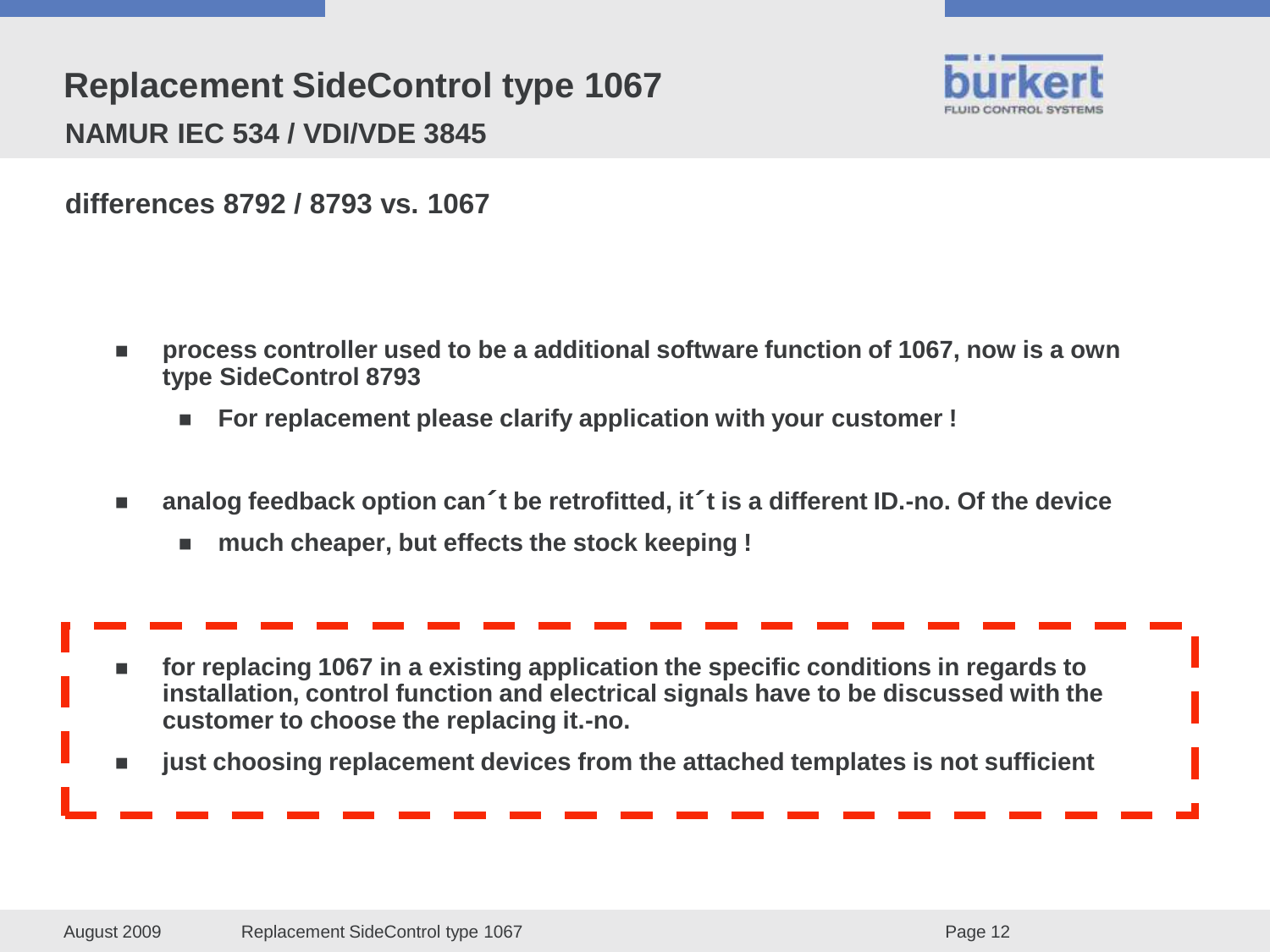

**decision - making**





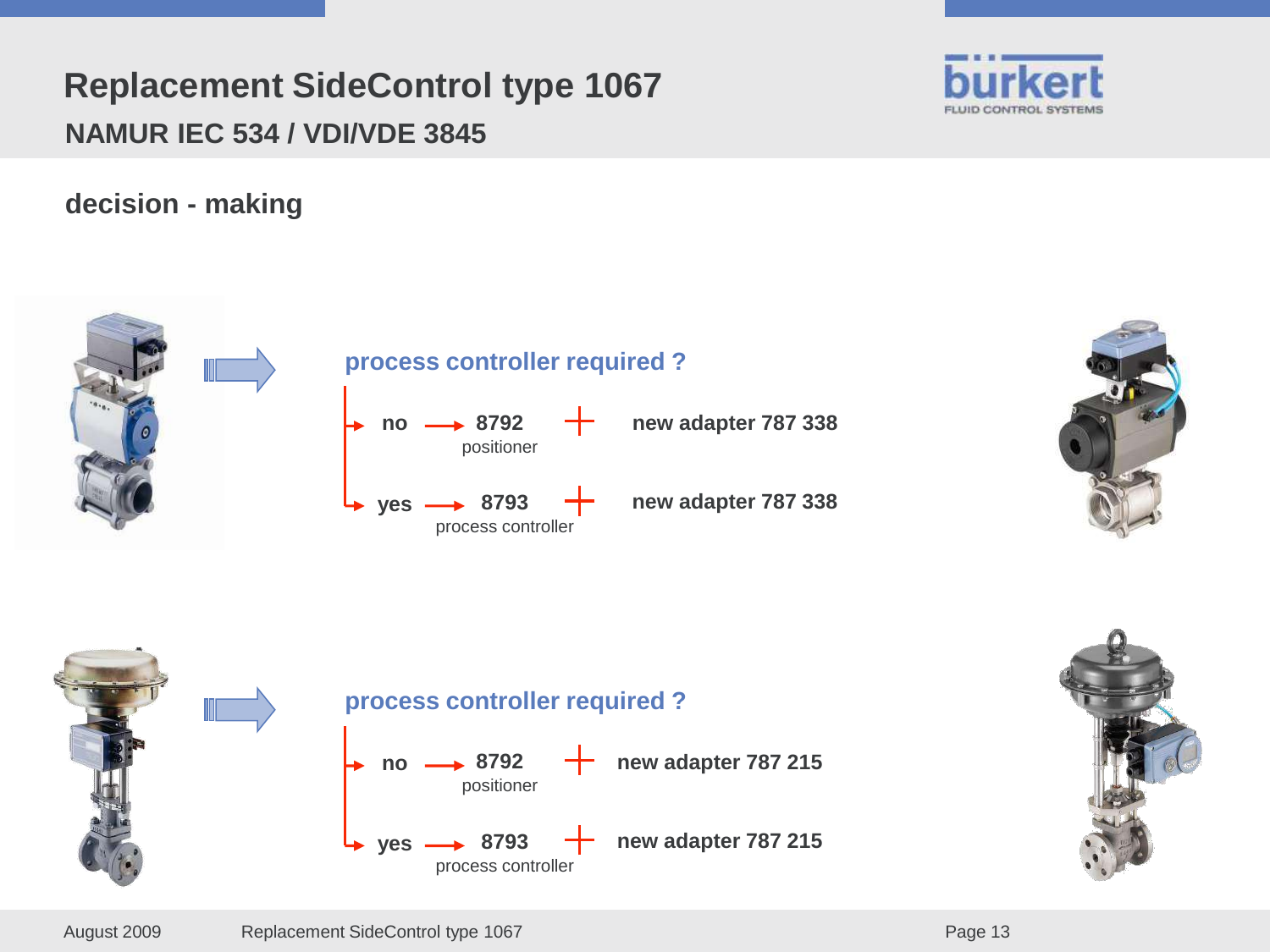

#### **replacements standard program**



**positioner**



| 416947 | 1067-NMUR-IX-A-22-R-00-0-0 |             |                    | 206 610 | 206 593 |
|--------|----------------------------|-------------|--------------------|---------|---------|
| 416948 | 1067-NMUR-IX-A-22-R-22-A-0 |             |                    | 206 610 | 206 593 |
| 444210 | 1067-NMUR-IX-A-06-R-06-A-0 |             |                    | 206 610 | 206 593 |
| 420093 | 1067-NMUR-IX-A-22-R-22-R-0 |             |                    | 206 610 | 206 593 |
| 447787 | 1067-NMUR-IX-A-06-R-00-0-0 |             |                    | 206 610 | 206 593 |
| 559283 | 1067-NMUR-IX-A-22-R-22-A-0 | <b>MN11</b> | binary outputs     | 206 611 | 206 594 |
| 428629 | 1067-NMUR-IX-A-22-R-00-0-0 | MT35        | analog output      | 206 611 | 206 594 |
| 428532 | 1067-NMUR-IX-A-22-R-22-A-0 |             | MT35 analog output | 206 611 | 206 594 |
| 428630 | 1067-NMUR-IX-A-22-R-22-R-0 |             | MT35 analog output | 206 611 | 206 594 |
| 550745 | 1067-NMUR-IX-A-06-R-06-A-0 |             | MT35 analog output | 206 611 | 206 594 |

(active items in 2009)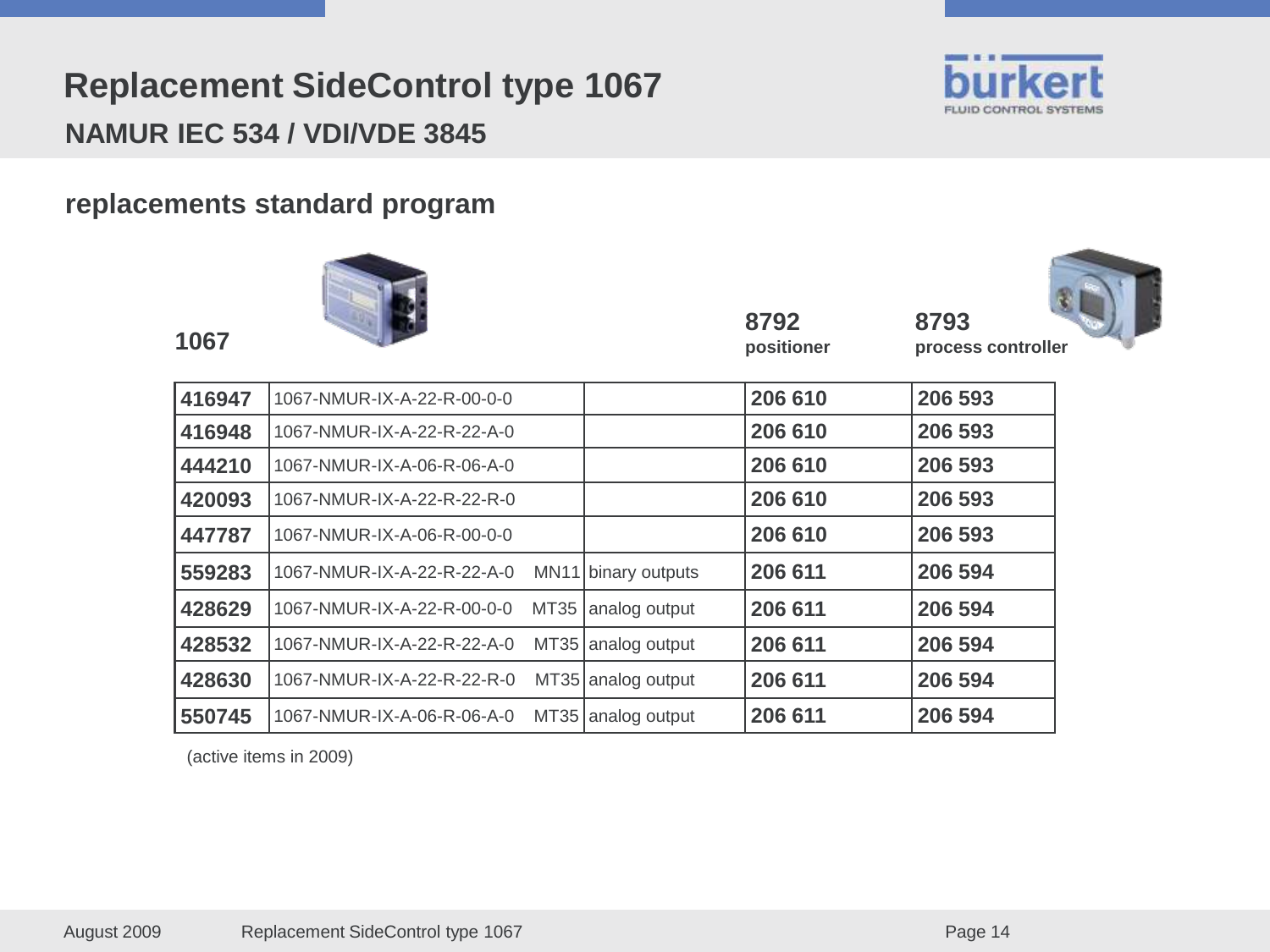**replacements customised program via E&C**



**1067**

| 551863                             | 1067-NMUR-IX-A-06-R-06-A-0 JF01+NA02 | 553341 | 1067-NMUR-IX-A-22-R-22-A-0 T091          |
|------------------------------------|--------------------------------------|--------|------------------------------------------|
| 558784                             | 1067-NMUR-IX-A-22-R-22-A-0 T0DN      | 553601 | 1067-NMUR-IX-A-06-R-00-0-0 AF32+KN36     |
| 420906                             | 1067-NMUR-IX-A-22-R-22-R-0 KP13      | 555174 | 1067-NMUR-IX-A-22-R-00-0-0 AF32+KN36     |
| 550727                             | 1067-NMUR-IX-A-22-R-22-A-0 T054      | 558291 | 1067-NMUR-IX-A-22-R-00-0-0 KX08+T0C8     |
| 558783                             | 1067-NMUR-IX-A-22-R-00-0-0 T0DN      | 558292 | 1067-NMUR-IX-A-22-R-00-0-0 KX08          |
| 447692                             | 1067-NMUR-IX-A-06-R-06-A-0 KP29+T00K | 558399 | 1067-NMUR-IX-A-06-R-06-R-0 TOCE          |
| 560422                             | 1067-NMUR-IX-A-22-R-22-A-0 KX10      | 559280 | 1067-NMUR-IX-A-09-R-00-0-0 KX08+T0C      |
| 550592                             | 1067-NMUR-IX-A-22-R-22-A-0 T03G      | 559281 | 1067-NMUR-IX-A-09-R-00-0-0 KX08          |
| 555194                             | 1067-NMUR-IX-A-22-R-22-R-0 AF32+KN36 | 59238  | 1067-NMUR-EX-A-22-R-22-A-0 T38+T01T+T0DN |
| 447693                             | 1067-NMUR-IX-A-22-R-22-A-0 KP29+T00K | 433484 | 1067-NMUR-EX-A-22-R-22-A-0 MT38+T01T     |
| 550702                             | 1067-NMUR-IX-A-22-R-22-A-0 T051      |        |                                          |
| $(a + b)$ is $(b - b)$ in $(0, 0)$ |                                      |        |                                          |

(active items in 2009)

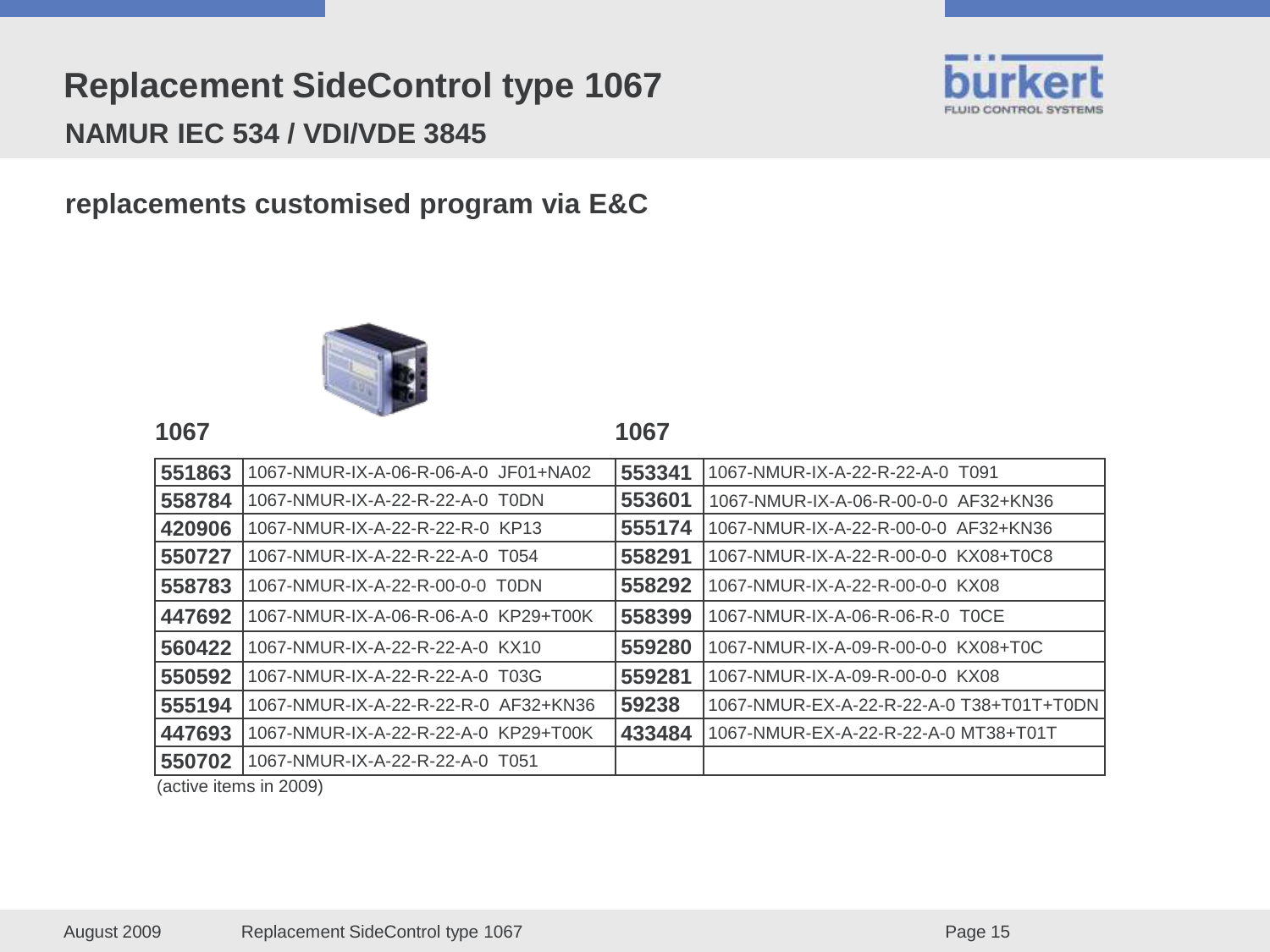# **Replacement SideControl type 1067**



### **NAMUR IEC 534 / VDI/VDE 3845**

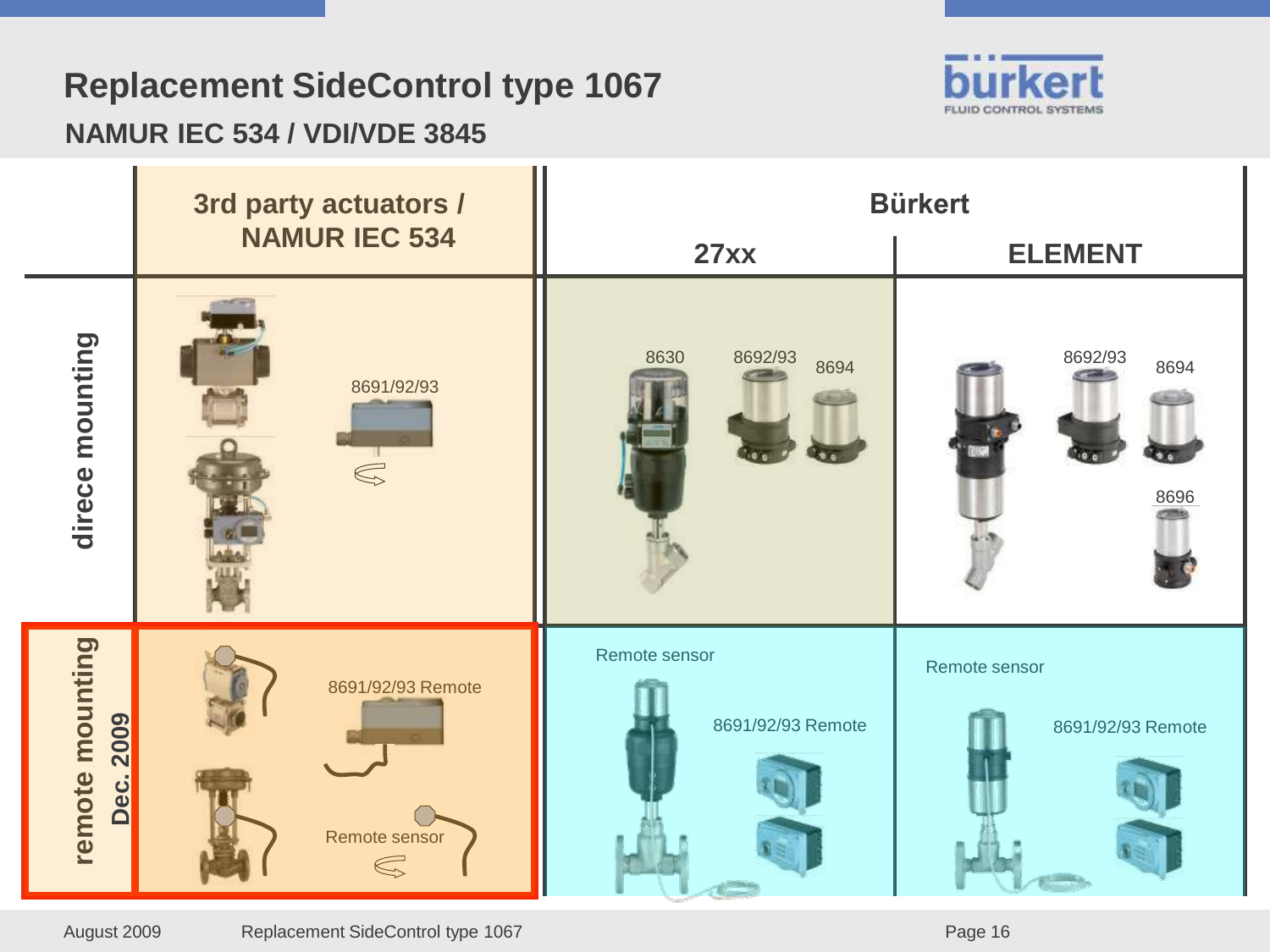**remote-version (in preparation for Dec. 2009)**

**Changeover of customers until end of 1st quarter 2010**





**Remote sensor\***



**Mounting bracket It.-No. 675 715\***



**\*: Dec. 2009**

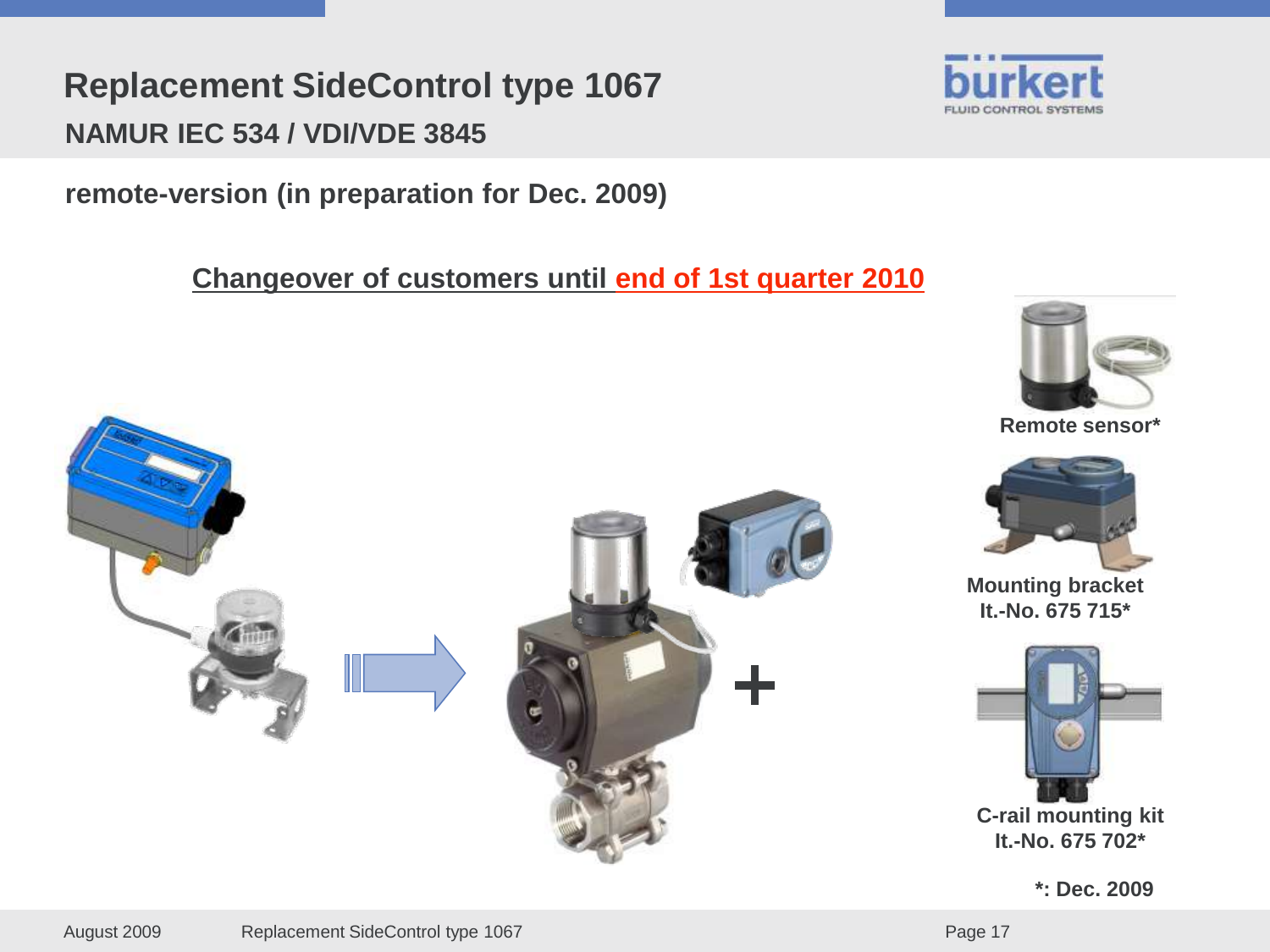**remote-version (in preparation for Dec. 2009) assembly kits**

> **Assembly bracket for wall mounting 675 715\***

**DIN rail assembly kit 675 702\***









**\*: Dec. 2009**